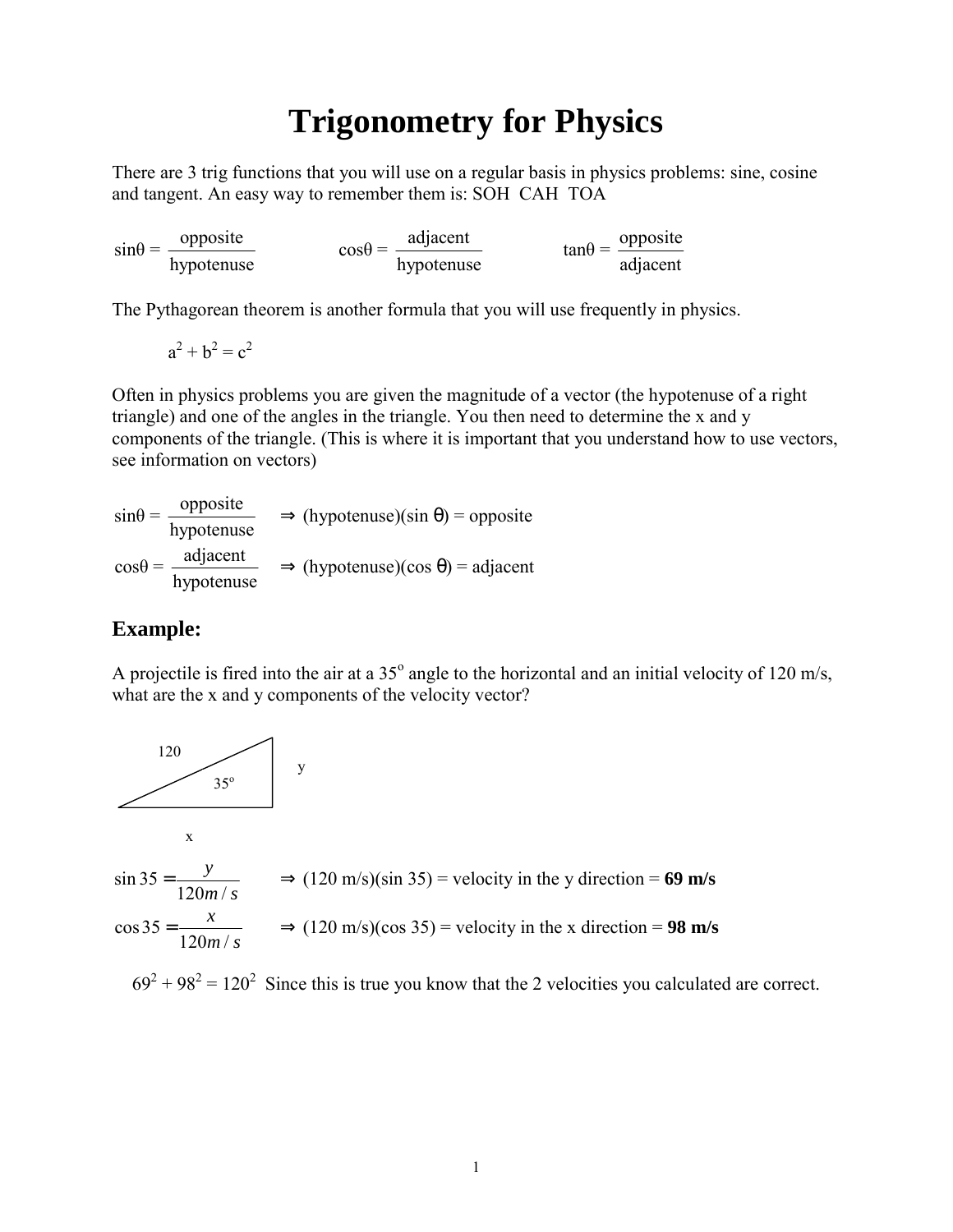## <span id="page-1-0"></span>**Problems:**

1. A block slides down a  $45^{\circ}$  slope for a total of 2.8 meters. What is the change in the height of the block?

#### **[Solution](#page-2-0)**

2. A 65 meter rope that is connected to the top of the building, it is attached to the ground 50 meters from a building. What angle does the rope make with the ground?

#### **[Solution](#page-3-0)**

3. A projectile has an initial horizontal velocity of 5 m/s and an initial vertical velocity of 3 m/s second upward. At what angle was the projectile fired?

#### **[Solution](#page-4-0)**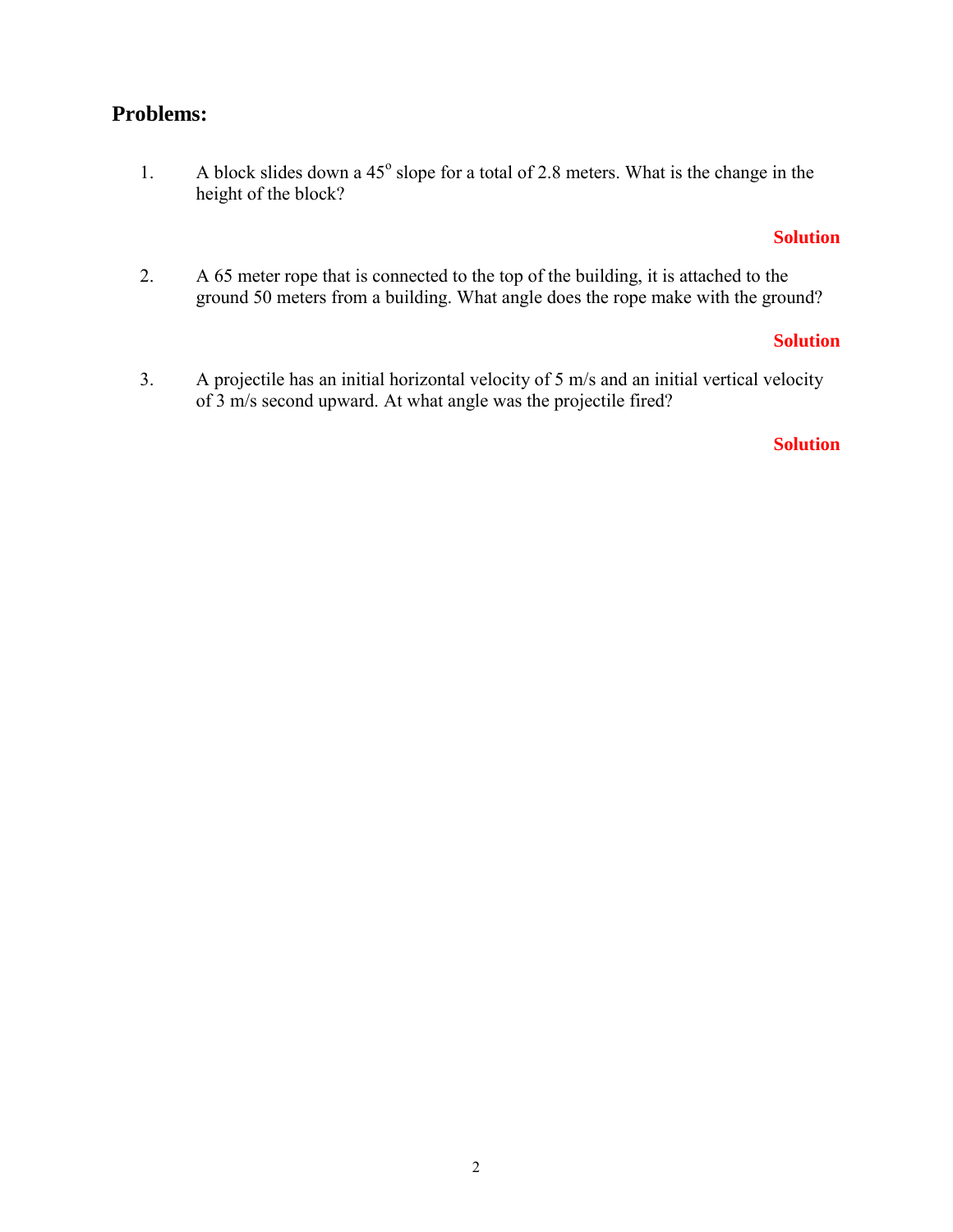# <span id="page-2-0"></span>**Solutions:**

1. A block slides down a  $45^{\circ}$  slope for a total of 2.8 meters. What is the change in the height of the block?



**[Return to Problems](#page-1-0)**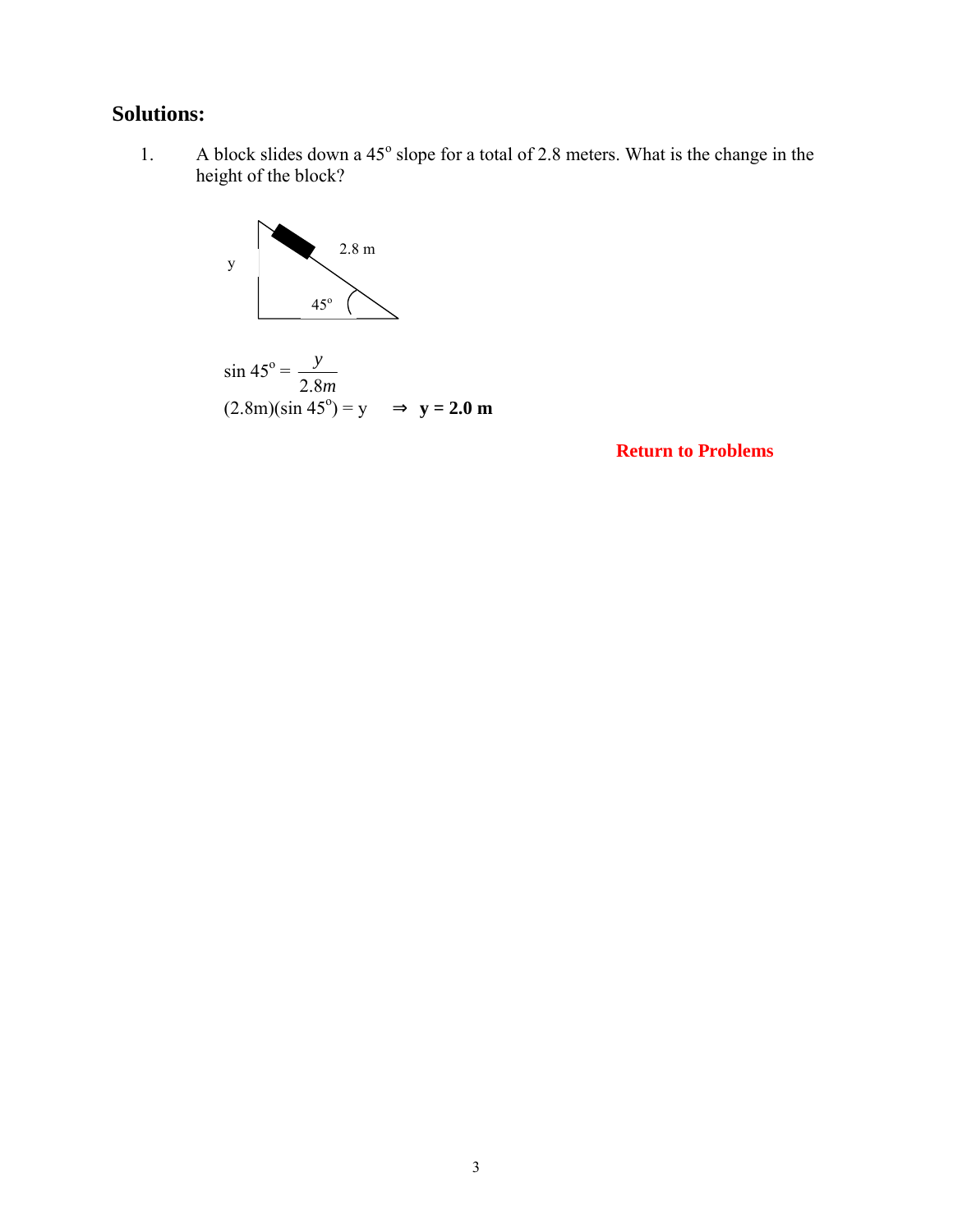<span id="page-3-0"></span>2. A 65 meter rope that is connected to the top of the building, it is attached to the ground 50 meters from a building. What angle does the rope make with the ground?





$$
\cos \theta = \frac{50m}{65m} = 0.769
$$

$$
\cos^{-1} 0.769 = \theta \implies \theta = 40^{\circ}
$$

**[Return to Problems](#page-1-0)**